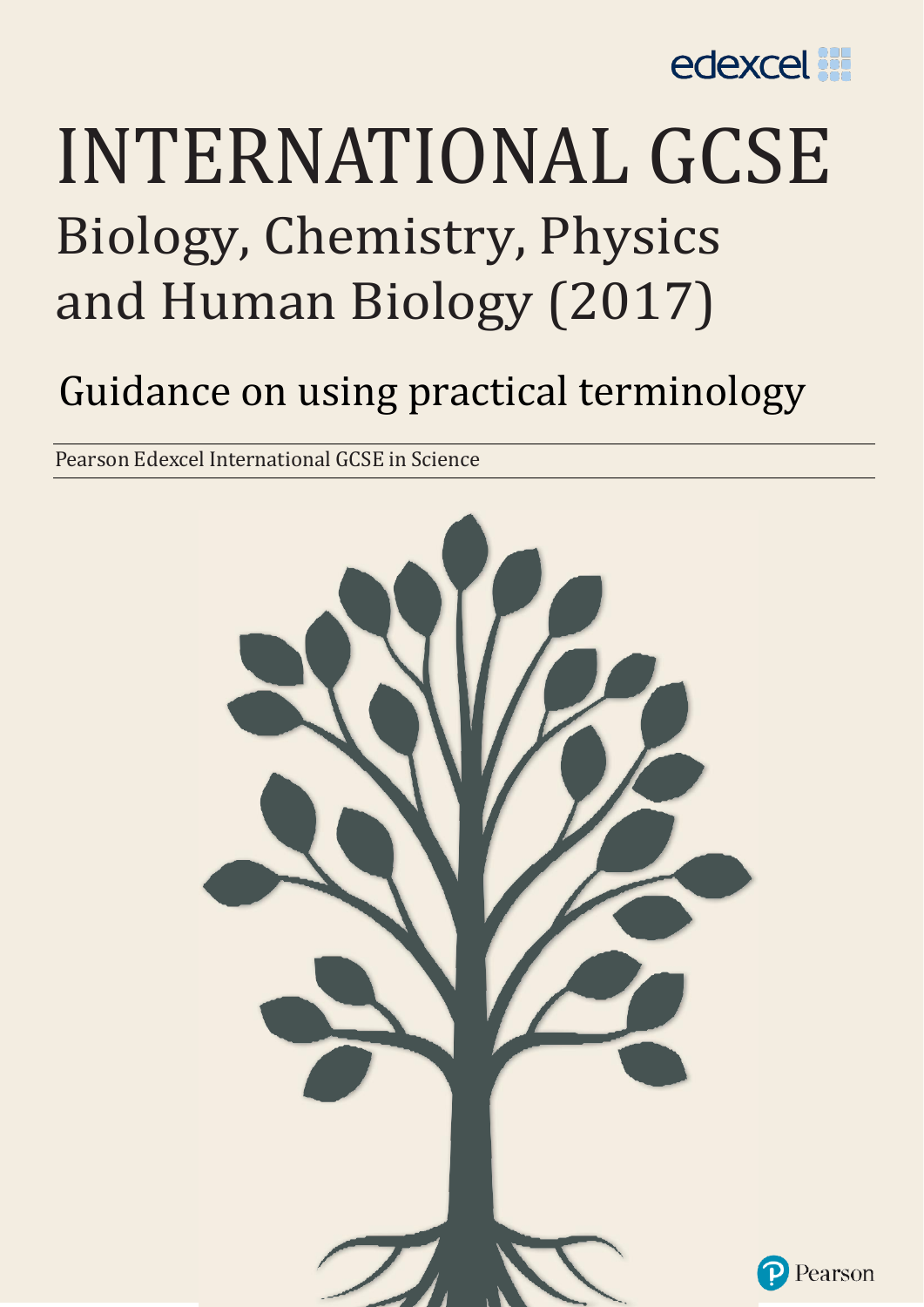### **Use of practical terminology in International GCSE Sciences**

## **Contents**

| <b>Introduction</b>                           | 3                       |
|-----------------------------------------------|-------------------------|
| <b>Planning investigations</b>                | 4                       |
| <b>Using apparatus</b>                        | 4                       |
| <b>Making measurements</b>                    | 5                       |
| Presenting and analysing data                 | $\overline{\mathbf{z}}$ |
| <b>APPENDIX - Guidance for drawing graphs</b> | 8                       |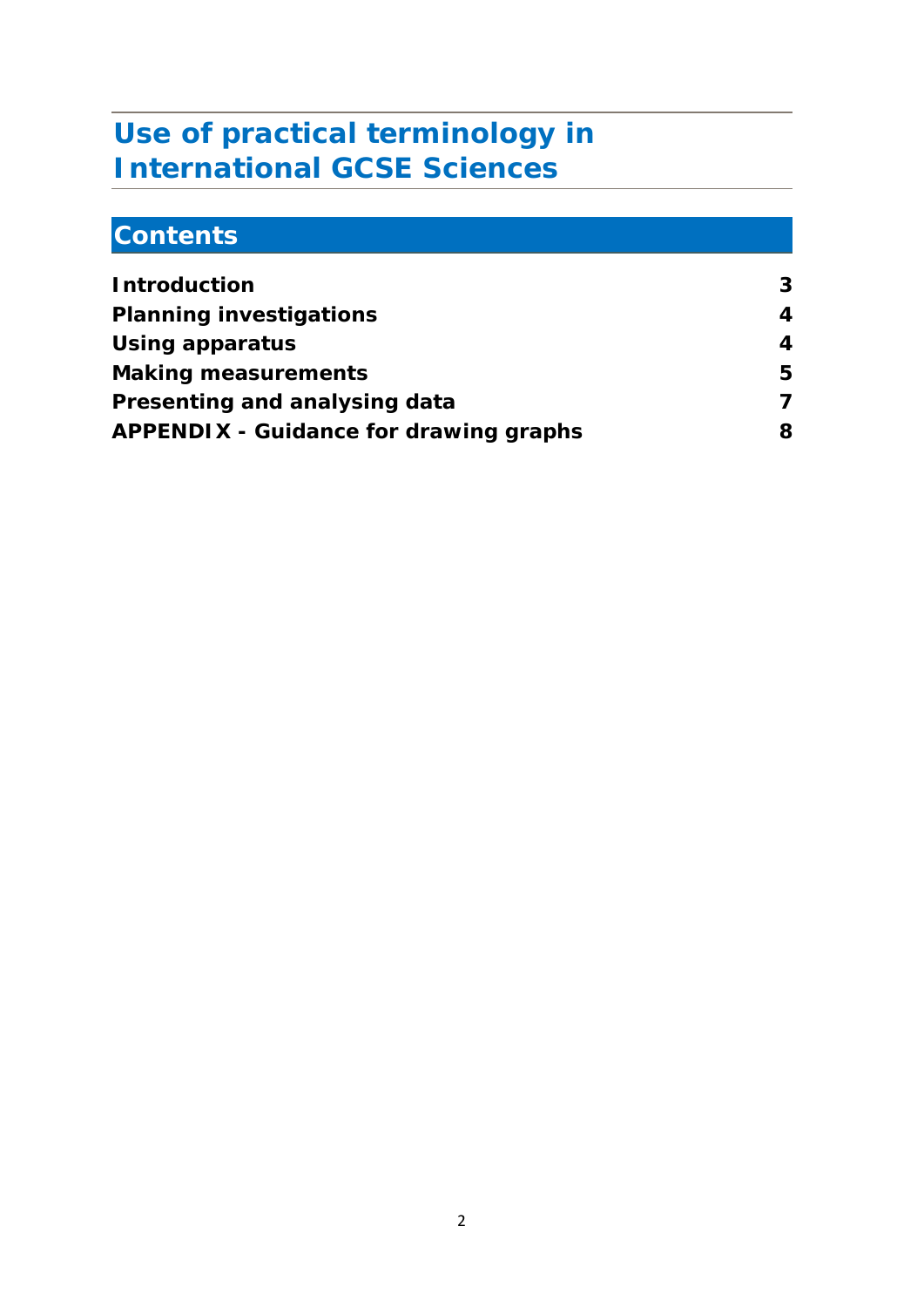#### **Introduction**

The use of terminology within practical and experimental work in science is a complicated issue. Definitions of terms can vary between different sources, and the same terms are used inter‐ changeably (but with different meanings) in planning investigations, using apparatus, and making measurements. There are also issues with student understanding, as many words such as 'accuracy' and 'precision' have everyday meanings outside the laboratory. All of these factors contribute to some confusion in this area!

The *Association for Science Education* has produced a helpful guide (*Language of Measurement*) which aims to bring consistency to the meanings of terminology in practical science. This is a useful guide, although some of the terminology is different to that which has been used for International GCSE in the past. When it comes to questions asked in International GCSE exams, we are less interested in students learning strict definitions of terms, and more interested in students appreciating – and critically evaluating – data collected and experimental methods.

This Guide, therefore, does not aim to give formal definitions for terminology used in practical science. Instead, it illustrates the terminology by using it within the context of experimental and investigative work. Using terminology within the context of practical scenarios will, it is hoped, give students and teachers a better 'feel' for the terms used. The Guide considers four different aspects of practical science:

- Planning investigations
- Using apparatus
- Making measurements
- Presenting and analysing data

There is also an Appendix giving guidance on graph drawing for International GCSE Sciences.

It is also worth noting that, because of the issues surrounding consistency of understanding of practical terminology, question paper writers often write questions in ways that avoid words such as 'accuracy' and 'precision'. However, as students will frequently use this terminology in answers, it is important that there is a common understanding of their meaning.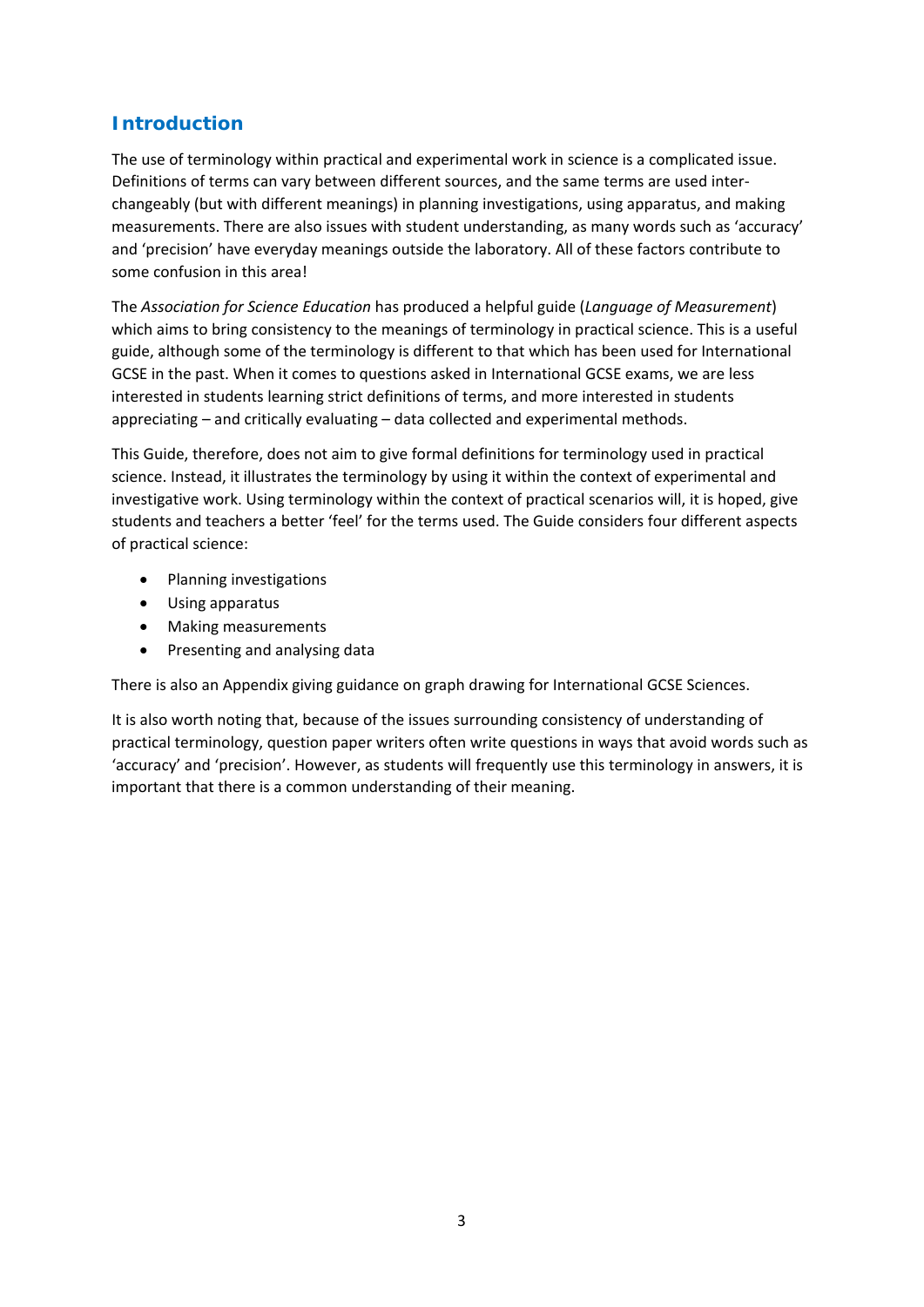#### **Planning investigations**

When planning an investigation, it is important to consider the different factors, or **variables**, which can be altered in order to bring about a change. During an investigation, one variable is altered (**independent variable**); and the effect on another variable (**dependent variable**) is measured. Other variables which may affect the results of the investigation are kept constant or **controlled**.

An investigation where variables that may affect the outcome are all controlled – except the independent variable – is referred to as a **fair test**. Controlling variables will improve the **validity** of the data in an investigation. This is because the investigation is more likely to measure what it was designed to measure, as changes in other variables will be less likely to affect the investigation.

The term **valid** is also often used to describe an investigation with the variables suitably controlled, as well as the conclusion that is drawn from this type of investigation.

#### **Using apparatus**

A variety of apparatus can be used to collect individual **readings** or **measurements** which make up the set of **data** for an experiment or investigation.

When selecting apparatus, it is important to consider how the choice made can affect the data collected. For example, temperature could be measured with a thermometer with **graduations** (scale markings) which are 1°C apart, or ones that are 0.5°C apart; and a volume of 25cm<sup>3</sup> could be measured using a measuring cylinder, or a pipette. Using apparatus with finer graduations is more likely to produce data that is **precise** (due to a smaller spread) – but may also give a final result that is more **accurate**. The term **precise** has been extended in previous International GCSE specifications to apply to the apparatus itself e.g. a thermometer with 0.5°C graduations is more precise than one with 1°C graduations. Although this does not agree with the ASE guidance (where the recommended terminology is that the apparatus has a 'greater resolution'), it may still be encountered in International GCSE papers and resources.

Many pieces of apparatus are adjusted or **calibrated** before use. Calibration may involve making sure that the apparatus gives the correct reading for a known reference object e.g. a balance shows the correct mass for a reference object of known mass. More often, the apparatus is adjusted so that the measuring **scale** is set to zero before measurements are taken. When measuring the mass of an object, a balance that is set to zero before taking a measurement is described as being **tared**.

When reading the scale on a piece of apparatus, it is often possible to take a reading between the graduations. For example, a burette is graduated in 0.1 cm<sup>3</sup> divisions, but is always read to the nearest 0.05 cm<sup>3</sup>. This is probably not possible if the scale is already finely divided e.g. a millimetre scale on a ruler.

When reading any scale, care should be taken not to view the scale at an angle. This avoids introducing errors due to **parallax**.

For measurements of time, it is worth noting that human reaction time is around one‐third of a second, so the recording of a time to the nearest 0.01 s is difficult to justify, even with a digital stop clock. It is sufficient to record times to no greater precision (or resolution) that the nearest 0.1 s. Indeed, for most practical purposes, recording time to the nearest 0.5 s will be more than adequate.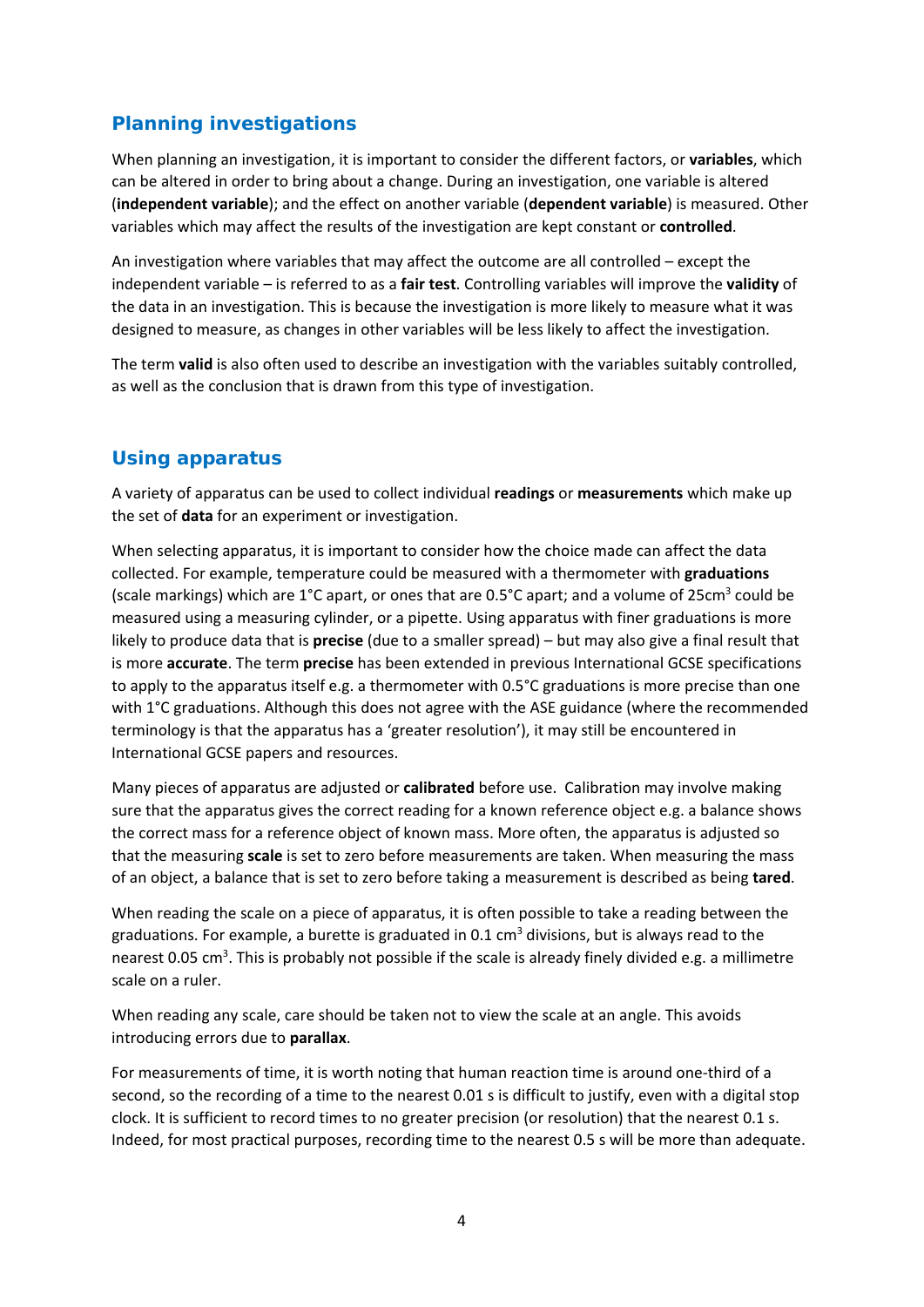#### **Making measurements**

It is important that the data collected allows a person doing an experiment to be confident about the conclusions made. Data is therefore collected over a **range** of values for the independent variable. This prevents making a conclusion that is only true under for a limited range of values.

It is also good practice to **repeat** measurements during an investigation, as this helps to identify and reduce potential errors. When measurements are repeated, the term **precision** is used to describe how closely-grouped the individual readings are. Remember that precise data, which may show excellent consistency, may not necessarily be in line with the correct value! In Chemistry – especially in titrations – readings which achieve a particular level of precision are described as **concordant** (for International GCSE Chemistry, this is typically titre values within 0.20 cm<sup>3</sup> of each other).

There are two ways in which an experiment can be repeated to collect further data. The first method is for the person doing the experiment to repeat it using the same method, and under the same conditions. Data collected by this method is **repeatable** if it shows the same pattern as the original experiment. The second way is for a different person to follow the method to repeat the experiment separately – this is likely to involve different apparatus and reaction conditions. Data collected by this method is **reproducible** if it shows the same pattern as the original experiment. International GCSE does not distinguish between these two different methods of repeating measurements, and uses the term **reliability** to cover both. At this level, the expectation is that students understand that the reliability of data – and, by extension, of an experimental method – is improved by repeating measurements (and removing **anomalies**) by either method.

When data is collected there will be occasions when some of the data does not fit the expected pattern. Data collected when an experiment is repeated will often show some variation in the repeat measurements taken at one set of conditions. This variation in the data may be the result of some form of experimental **error**.

Data which does not fit the expected pattern is usually considered to be **anomalous**. In some cases, **anomalies** are spotted in data and are removed before the data is processed e.g. if voltage is measured across the same resistor as 5.0 V, 5.1 V, 4.9 V and 12.6V then the final reading is removed before calculating the average voltage as 5.0 V. In other cases, an anomalous point may not be evident until the data is processed and presented. This will be seen most frequently in a graph, where an anomalous point does not fit the **line of best fit**.

Remember that, when using living organisms in Biology, variation in the data may be due to experimental error, but could also be the result of natural biological variation in organisms. Biologists will often keep data collected from living organisms, that appears to be anomalous, in order to show this natural variation.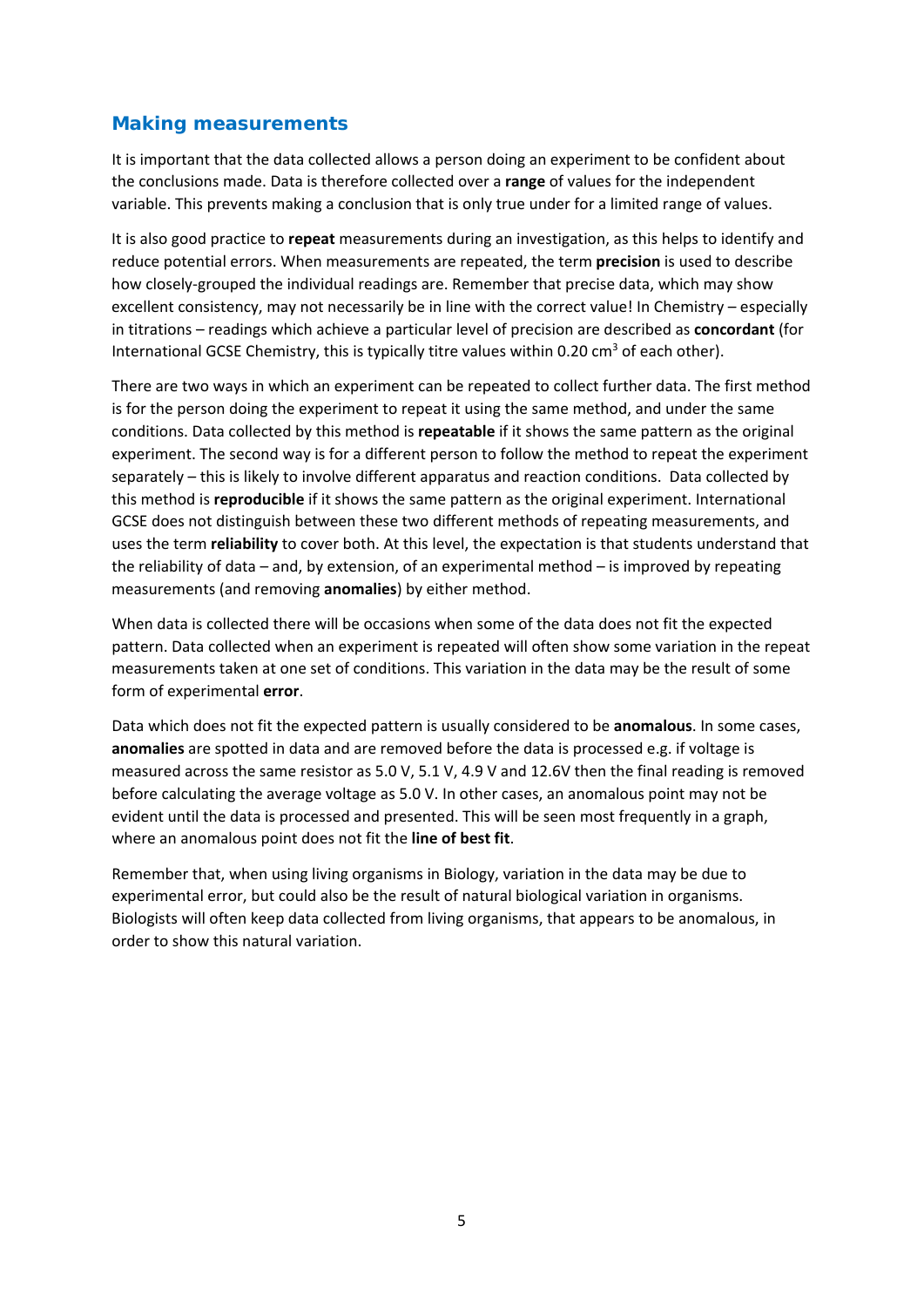#### **Presenting and analysing data**

In practical work, students are expected to collect data in a suitable **table**. A data table should have headings showing the variables being measured, along with the **units** for these measurements. Data should be presented in numerical order within the table and should also be given to a consistent number of **decimal places**.

When data is processed in a table, the result of any calculation should be given to the same number of **significant figures** as the lowest number of significant figures in the data processed. For example: a student takes measurements in a circuit of 8.0 V and 2.15 A, and records these in a table. The table also shows a value for resistance, calculated from these data – this should be given to 2 sf i.e 3.7  $\Omega$ .

Within examination papers, **units** in tables and graphs will be presented in the written-out format: *temperature in °C*. The exception to this will be when percentages are used: these will be shown in brackets i.e. *percentage (%)*. Note that compound units will usually be given in the format "N / m" or "Newtons per metre" rather than "N  $m^{-1}$ ".

Students should be familiar with the use of a **tally** when showing data in a table. This includes the use of the appropriate symbol to show a group of five counts.

Repeated data is usually processed by taking the **mean (average)** of the readings – taking into account any **anomalous** readings when doing so. (See previous section). When calculating a **mean**, it is worth remembering the measuring scale used, and the scale on the axis of any graph being plotted. For example, consider an experiment where a student uses a ruler to measure a distance. The measurements are repeated to give values of 93 mm, 91 mm and 87 mm. Quoting the mean distance as 90 mm, rather than 90.33 mm reflects the scale being used (which has been used to measure to the nearest mm) and, more important, is more likely to fit the scale of the graph axes more neatly. It is perfectly acceptable, however, to give the mean of a set of date to one more significant figure than the collected data.

A **graph** is often plotted to show the relationship between the variables in an investigation, with a **line of best fit** used to show this relationship. Note that the line of best fit not be straight: it may be a curve – and sometimes more than one line may be needed to show the relationship. Exam questions clearly indicate to students the nature of the line of best fit that is expected. Where the line of best fit is a straight line, passing through the **origin**, the variables are **directly proportional** to each other. Other straight lines show a **linear relationship** between the variables.

When analysing the data collected in an investigation, it may be useful to compare the data – or the final result – with that printed in a standard reference book, or data source. The data book value will usually be considered to be the **true value**. Collected data would be considered **accurate** if it is in close agreement to that true value.

In most investigations, **accuracy** will be affected by many factors. The control of variables, the use of measuring apparatus with finer scale graduations, and the process of repeating measurements and removing anomalies may all affect the accuracy of the final result.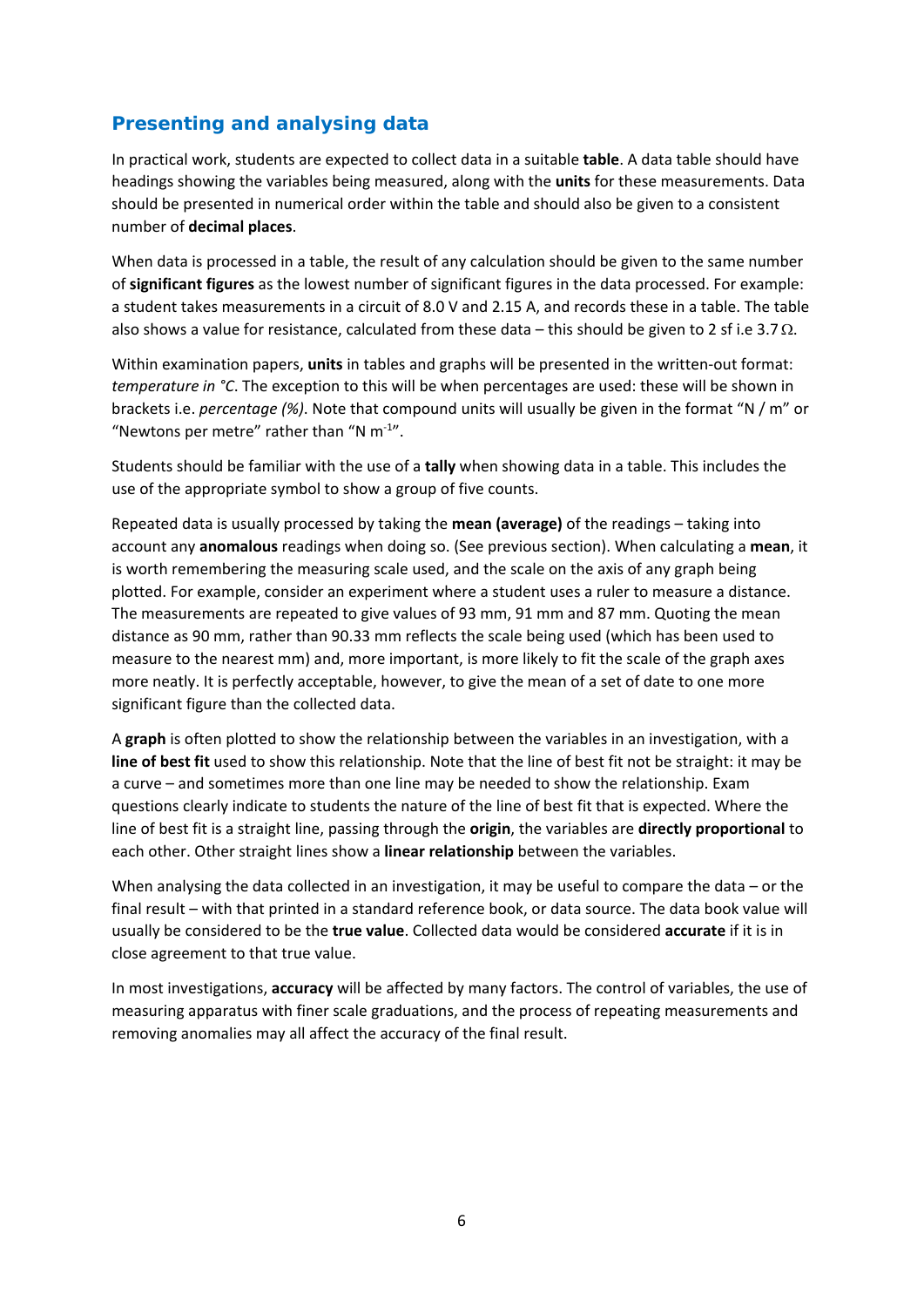There will be a number of reasons why data collected in an experimental procedure may not allow an accurate result to be calculated. All measuring instruments have a small degree of **uncertainty**: this will vary between different instruments. For example, the uncertainty when using a pipette is less than the uncertainty when using a measuring cylinder. Other errors may result from the experimental procedure used e.g. heat loss when measuring a change in temperature; or from an error in the experimenter's method e.g. handling losses when using chemical substances. Note that exam questions always require a specific error to be identified – errors and anomalies should not simply be attributed to avoidable clumsiness on the part of the experimenter!

Although beyond the scope of the International GCSE, students may like to know that experimental errors fall into two types: **systematic errors** and **random errors**. A **systematic error** usually arises because of the apparatus used, or a consistent issue with the collection technique. For example, using measuring apparatus that has not been **calibrated**, or taking readings from a position that is affected by **parallax** would both be examples of systematic errors. A **random error**, as the name suggests, usually arises because of inconsistent decisions taken in the experiment. The most common will be incorrectly estimating a reading which falls between two divisions on a measuring scale; but may also occur if, for example, an electrical supply to a circuit varies slightly in the voltage supplied during an investigation.

Very able students may realise that **systematic errors** can be hard to spot. All measurements are equally affected, so the data may be both precise and free from anomalies – but the final answer will not be accurate. Data affected by **random errors** will be more likely to show anomalies and lack precision – but different random errors may cancel out to give a final answer which appears to be accurate!